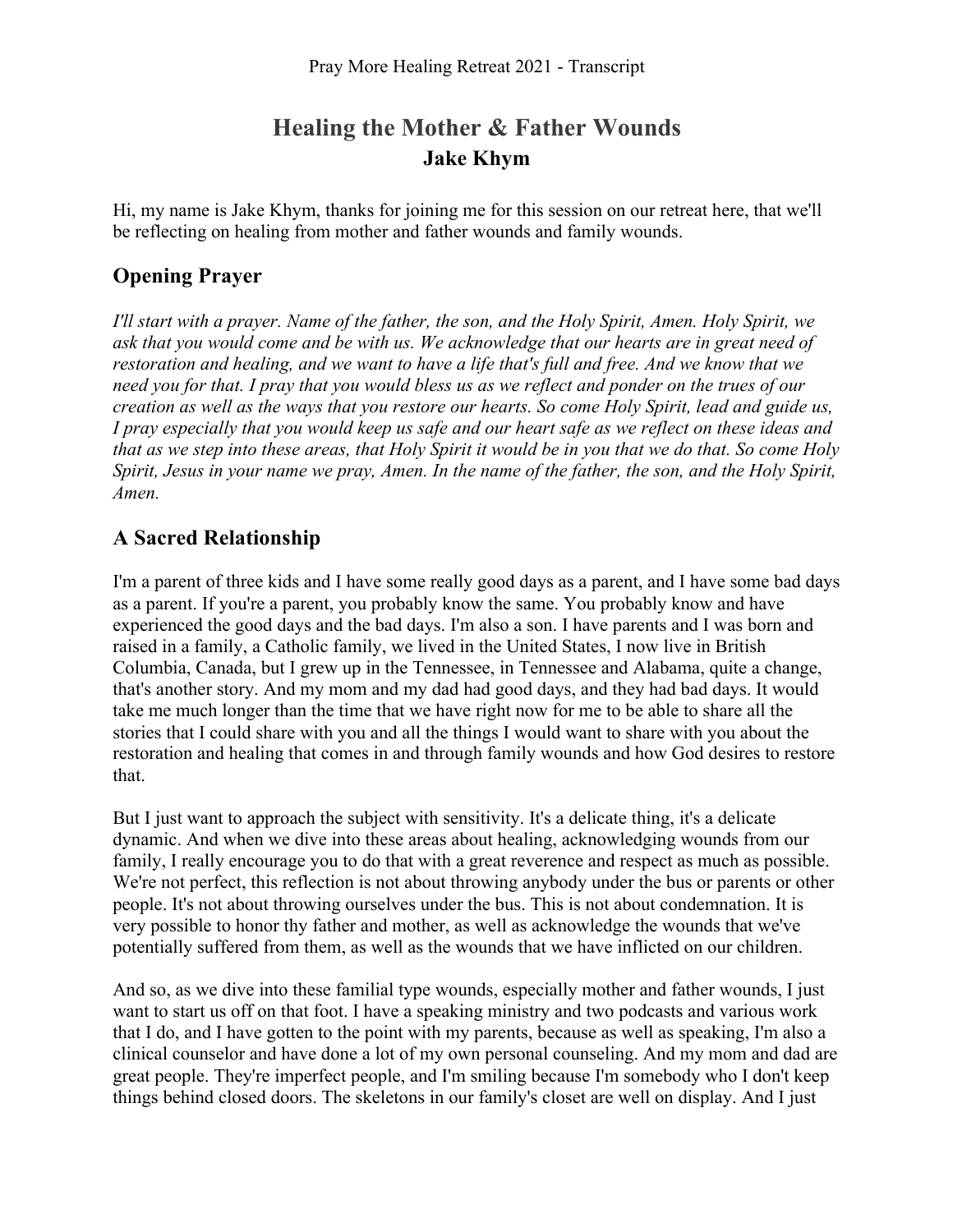want to tell you kind of a bit about what's possible because I've been very honest about my mom and dad's short comings and how it impacted me. And I haven't shared that publicly because I desire for them to be thrown under the bus or have people speak or see them poorly. It's because all of us suffer, and as I started to do this, I asked my parents this is something I'm believing that I should do, and I asked her permission if it was okay to be honest. And they had just an incredible response. And they, I said, "If our brokenness and pain can help other people, absolutely, you talk about it." And that was so courageous. And it was so bold of them, and it was healing because in that moment they acknowledged that, yeah, it's not been perfect, but we're not going to keep the door closed to maybe somebody else being blessed by our story of pain. They've said more recently, which I find even more funny. Well, that last part wasn't funny, but this is the part that is funny is now they tease me and say, "Well, Jake, if we had not made so many mistakes, "you wouldn't a career." And I think that's a really fun way to look at it that my mom and dad had just taken a different perspective on it.

So, I reference them, and I invite you to do the same as you reflect on these areas, we can be pretty flippant with this stuff and not treat it with the reverence that it's needed. No matter what your upbringing was like, and no matter what kind of parent you are, the relationship between parent and child is one of the most sacred things on the face of the planet. God infused so much of himself as we bear that image, there's a lot of God in that beautiful intimate relationship. And so because of that, and because of the reality of the world that we live in, we are in a fallen world, a world at war, in the spiritual realm against principalities and powers that seek to destroy what is good and holy and so anything that has a lot of God in it, you can expect it to be really assaulted.

## **The First Representatives of God**

I mean, and the third kind of secret and the revelations from our lady to Lucia and Fatima, she talked about the final battle being around marriage and family, and that's these things so let's just have a bit of context as we think about that, that this isn't only about bad people doing bad things. There's a much larger story that we have to acknowledge as we press into these things. And at the same time, we need to press into these things.

One of the things I've encountered as a clinical counselor has been the dynamic where people don't want to talk about these dynamics because they don't want to throw anybody under the bus. They don't want to be mean to their parents. That's not the goal. The point is not to be mean to people, the point is to acknowledge what's happened, how we've been impacted by that and grow because these kinds of dynamics impact us deeply and healing can be found there. That's the motivation. That's the desire behind it because God wants to see our hearts restored.

The church acknowledges that parents aren't perfect, and that healing is necessary, and it comes in and through God, I want to read from you a paragraph out of the catechism paragraph 239 follow along with me, here's what it says. "*The language of faith thus draws on the human experience of parents, who are in a way, the first representatives of God for man, the language of faith, again, draws on the human experience of parents. In other words, we think about the faith, we're drawing on the experiences with our parents who are in a way, the first representatives of God for man."*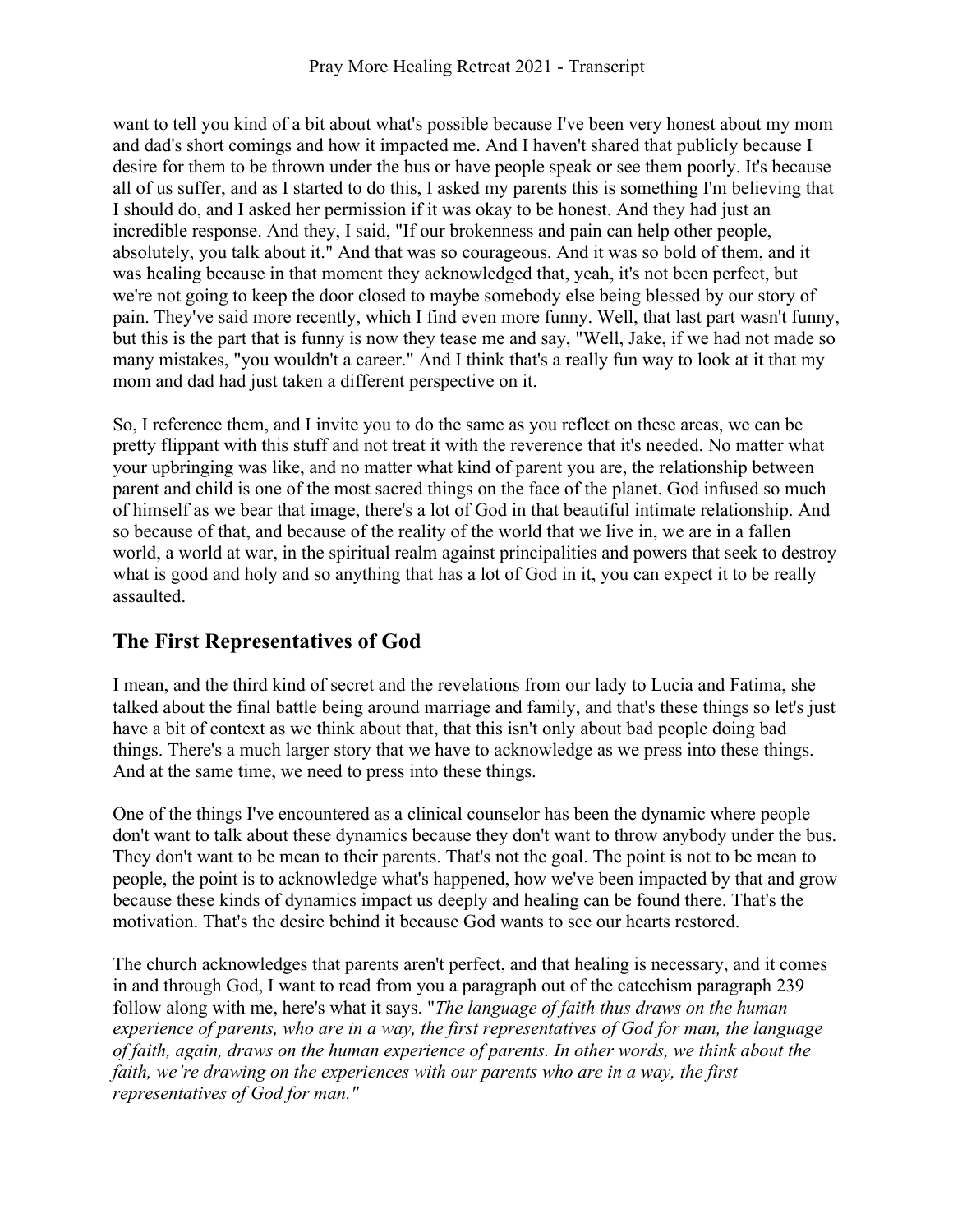The church right here, and in this section, the Catechism is actually referencing the document familiar as consortium about the family. And so that simple line is so powerful and important that the first representatives of God that we had were our parents.

And so right there the Church is making a really critical, interesting, really important distinction and drawing our awareness to something that your relationship with your parents has and is influencing your relationship with God for better or for worse or both. That's why pressing into this matters is because as humans, the experiences that we've had inform us and shape us to expect what we'll get in the next relationship and in the next experience, that's how humans work.

#### **Schema Therapy**

There's this idea that's called schema therapy. It's something that I use in my practice. And it's this really awesome simplified idea of what I'm talking about. It basically goes something like this., every human being has core human desires in their heart. I add on that God put there on purpose. That's what it means to be human. For example, to be loved, to be safe, to be seen, to be affirmed, to be blessed, to be cared for and cherished all the these things are put there by God, because that's how we were made in His image and likeness for relationship.

And so, in that when we have these dynamics and have these desires in our hearts, then we're looking and hungry when we go about our everyday life. And so what schema therapy acknowledges is that when you're going through life, you're hungry for something. You're trying to find the things that you're looking for, but you're also making meaning of the experiences that happen to you. And so, what the word schema comes from is when you're doing life, what we as human beings do is we have experience after experience, after experience. And we're putting meaning to that.

So, let's say that maybe as a kid, your mom or dad was late to pick you up from school. And maybe you had to sit on the curb for quite a long time, and in that experience, you have desires for safety and desires to be comforted and to be loved and be important. But as an experience happens, we are making meaning of it. We're trying to make sense of why mom or dad is late. And it's right there where we develop beliefs about why they were late, and in those beliefs and experiences, if they're repeated, if they feel similar, they all get pulled together and create a schema. A way that we look through the world. It's almost like a pair of glasses that you see the world through. That's like the schemas that you look through.

So, you're looking through it and it's being influenced by the experiences that you've had. And the way that we look out, and these lenses that we look at they change our view of God. That's pretty powerful. That's why the healing of the lenses, the fixing of our sight and our heart is so important because it influences where we think we'll find happiness, where we'll go for when we are sad, it influences how we pray. It influences if we'll even approach God and our need, how we handle shame, et cetera, et cetera, et cetera. There's a lot of implications here.

In other words, the church is acknowledging that our parents have a critical role in our relationship with God. The church goes on to say, *"But this experience,"* the same paragraph, but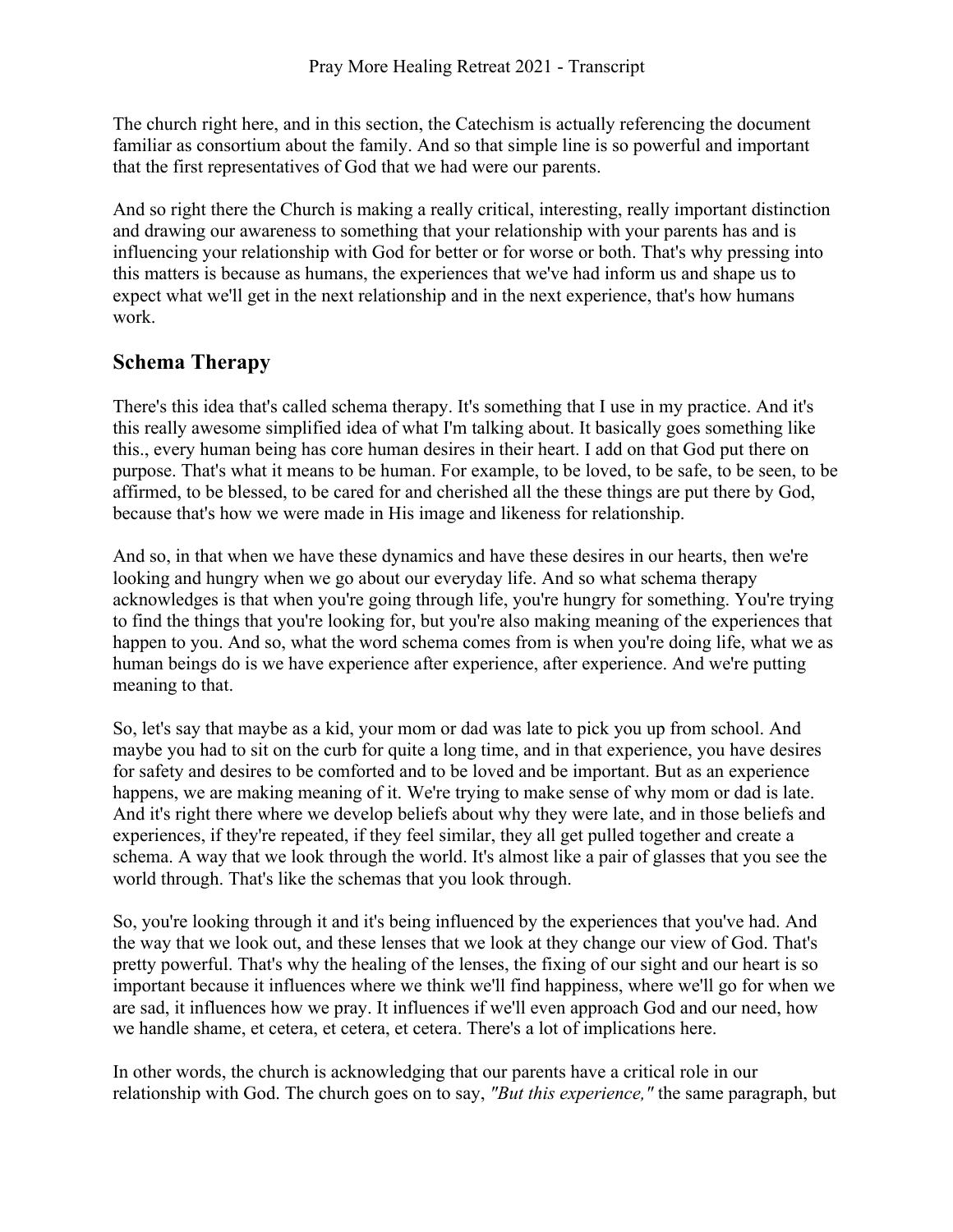this experience what experience? The human experience of parents, *"Also tells us that human parents are fallible and can disfigure fatherhood and motherhood."* Parents are fallible and can disfigure fatherhood and motherhood.

That's the lenses, it's when your prescription's wrong, and the thing that you're looking at changes, because you don't see it clearly anymore, because the prescription's wrong, that's what experiences over and over and over the schemas do, when we've had a lot of wounds from our parents, we can't see God and other people clearly anymore.

#### **A Personal Experience**

I know this in my personal life, you know, in my story, my mom had a lot of trauma that she suffered in her life. And because of that, when I was very young, my mom had to get some help for her emotions when I was very, very little, very young, still an infant. And that wounded me, it left me with a wound of abandonment where I didn't know it at the time cause I didn't have the words for it, but in my soul and in my heart, I was afraid of not being cared for not being loved. And then that became a normal thing for me to look at life through. And I experienced other times where that happened because of my mom or dad's just imperfection. And then the schema developed, and then when I started to approach my relationship with God, I thought he's not going to be there. He won't follow through. He won't do what he says he's going to do. I'll be let down. That's a significant influence on my relationship with God coming from the wounds of my family. I want to share a practical example that we can maybe unpack a little bit more to help you get a sense of, how do I go about with the healing of these wounds?

So, my daughter Maria, she was probably about six or seven and she's in the backseat of the car, in her car seat, and it's just me and her, and she's having her after-school snack and we're driving home. And as she's eating her apple, she's eating the apple and she like breaks the apple and the apple juice kind of flies on the window. And then she takes the apple and starts drawing on the window and I'm in the front seat. And I wasn't so happy that the window was becoming her coloring book. And so, I said to her, and not in appropriate tone, "Maria, what are you doing? why are you doing that?" And she put her head down, and got really quiet. I felt ashamed, and I said, "Maria, I'm sorry, can you tell me what's wrong, what happened, I'm sorry." And she said, "You think I'm a baby and I can never do anything right."

Now, let's just pause for a sec. I never said she was a baby. I never said she can't do anything right. I said, what are you doing? Notice the interpretation. She put meaning to things and came to a conclusion that's pretty powerful. Now, let's just play this out. Let's say that she keeps experiencing that because of my brokenness or maybe because of that interpretation. And she keeps believing that I can never do anything right. "I can never do anything right. I can never do anything right."

How confident do you think she would be in a future situation? Maybe to a volunteer at class, or at school, to go up front and read out of a book? Or how confident would she be maybe to disagree with her friends because there's this belief rolling around, she could never do anything right? And it came out of an experience she had with me then in the grand scheme of things is pretty minor. But if that experience doesn't get addressed and corrected and something be done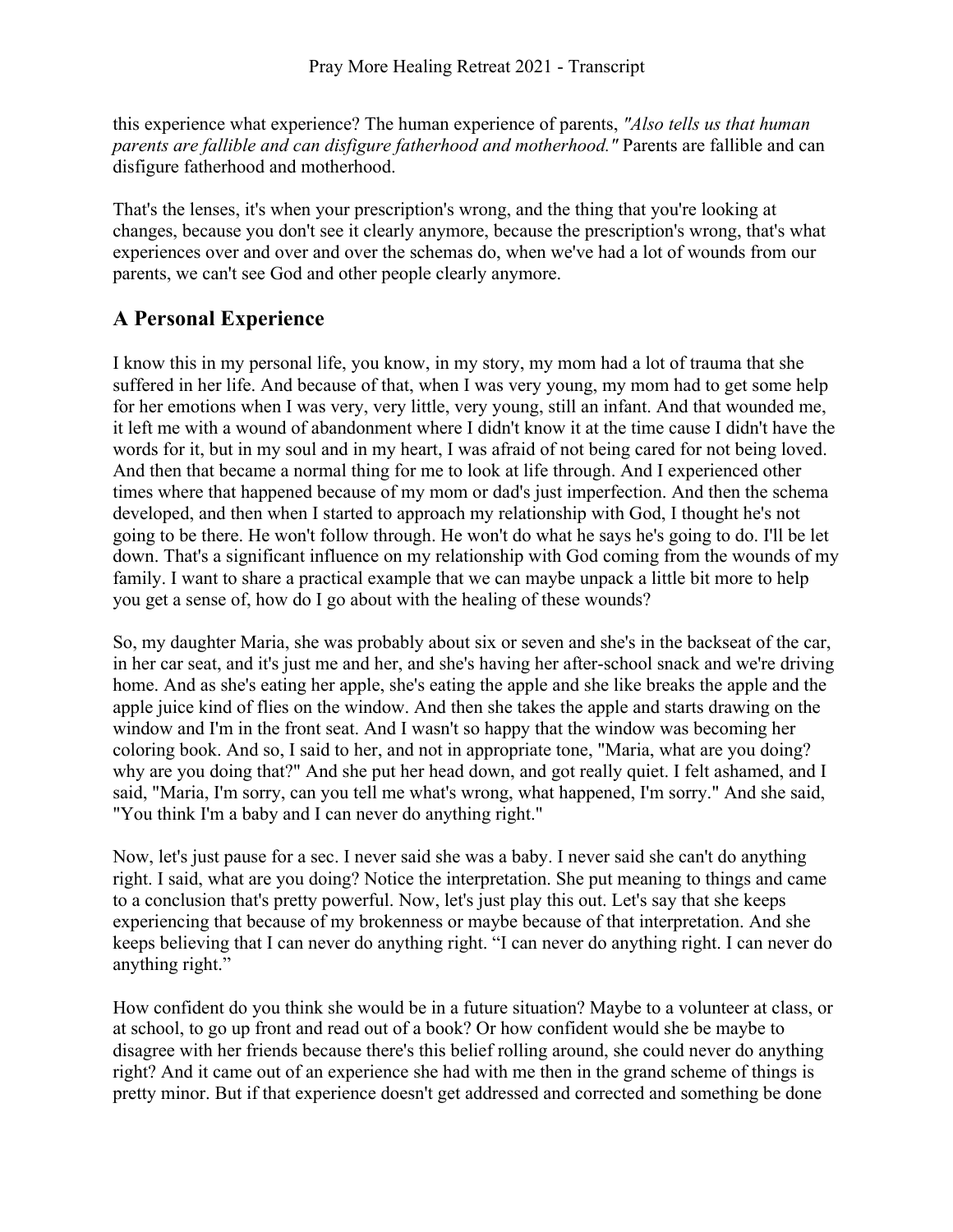with it, it can totally change the course of her life. See again, experiences are the building blocks and that's an experience, and one by itself, not a big deal, a whole bunch of those that can change a person.

# **Types of Wounds**

I want to give you a couple of categories of how wounds happen. And then I want to walk with you through what goes on within a wound. We're going to use Maria's story as an example. And then we're going to talk a little bit about how to experience healing from those wounds. So, there are two basic kinds of wounds that we suffer, again, so let's take the parental wounds with mom and dad. There's what I call a type A and a type B wound, a type A is the absence of something, A stands for absence. The absence of something that should have been there but wasn't it's like neglect. It's the potentially the parents got divorced and mom or dad should've been there, but they left. That would be an absence wound that will get interpreted, and then we will react to that, and that creates that schema or those dynamics that then impact us for the rest of our lives. That's why it matters. And especially impacts our relationship with God.

Type A, now type B wounds, B stands for bad things. So, a type B wound is something that happened to us that shouldn't have happened. It's kind of the inverse of the type A wound. This is your classic stuff like childhood sexual abuse or things like that, that's a type B wound. Notice how the wounds are different. One is the absence of something that needed to be there, the other is the presence of something that shouldn't have been there. The Church actually praise this, every time we go to mass, we actually pray in the Confiteor right, we ask for forgiveness for the things that we've done and failed to do.

This dynamic is written into the DNA of what it means to be humans. Again, I'm setting the stage here because when you start to dive in, when you'd maybe have the courage or feel called by the spirit to zoom in a little bit about a particular wound. Now, for a moment, how might this happen? You could be in a conversation. You could be talking to your spouse, you could be parenting your kids, you could be on the drive to work, all the various things that happen. And what often happens is something like we get triggered. And what a trigger is, is an emotional reaction in the moment, it has a second part, but the emotional reaction in the moment.

So, let's say that you're having a conversation with your spouse and they're doing something and not looking at you while you're talking to them. Let's use that as an example. And when they're not looking at you while you're talking to them and you all of a sudden get emotional. When you get emotional, you might just go, "Oh, this is wrong, look, see what they're doing. "See what they're doing is wrong." And this is where a lot of marital conflict comes from, but what might not be aware of, and this is what I'm inviting you into, is to ask the question of what does this remind me of? Another way to put it is, "When have I felt like this before?"

Because I've seen so many situations, especially with adults that the dilemma can never stop. It seems to be perpetual because the real issue is never being addressed because it's deeper down, it's below the surface, it's prior to that situation. And so, the trigger is this emotional dynamic, but the part two is that the intense energy around that experience, someone not looking at you when they're talking to, actually is connected to a prior event, and moms and dads have the most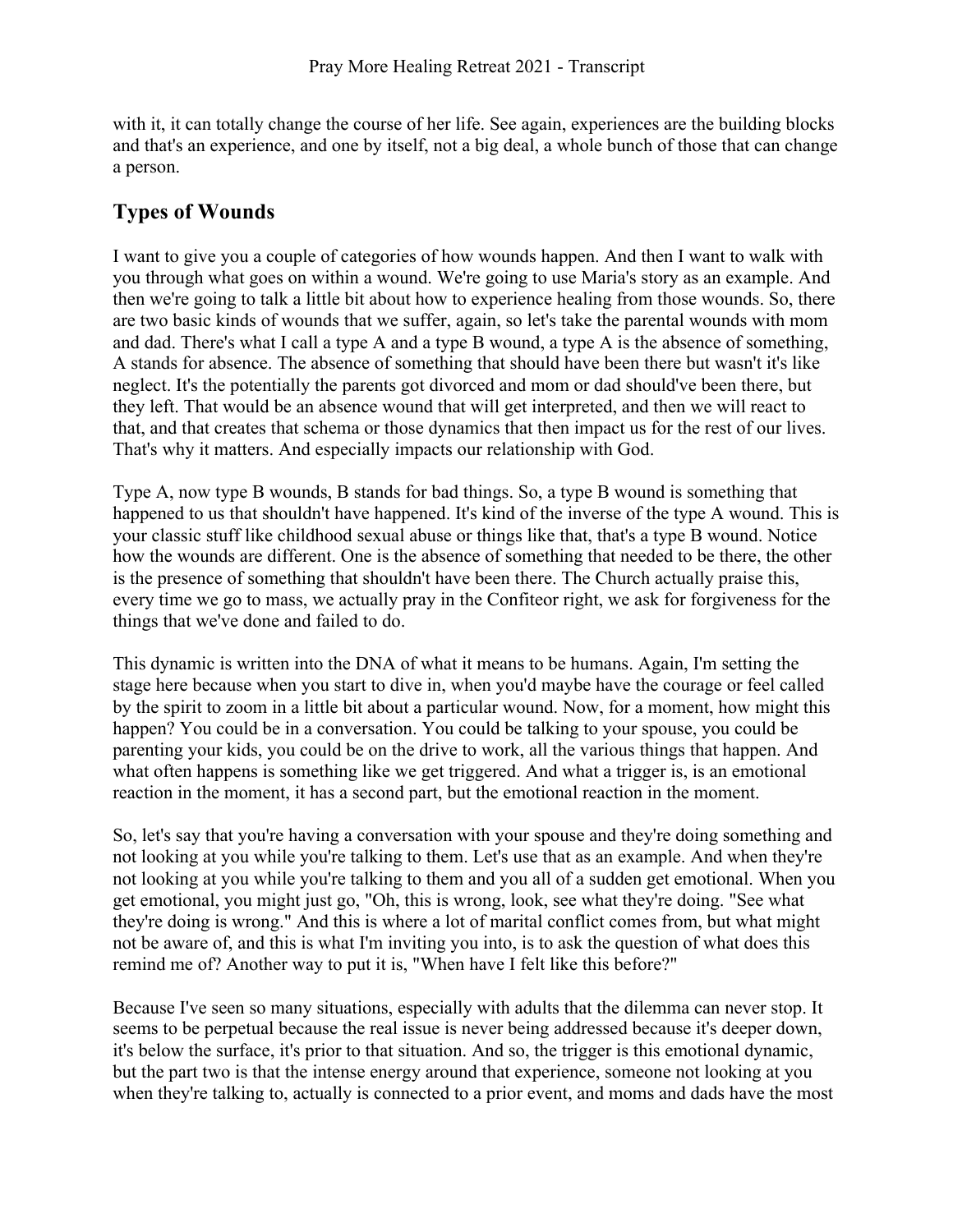usually, the most impact on us as we're growing up. And so, because we have these various wounds that happen, the absence of something that should have been there, or the presence of something that shouldn't have been there, we get triggered and to heal that, we want to step a little bit further into and ask the questions of "When have I felt like this before?" Now, we're going places that can actually transform and heal a dynamic, often what you'll bump into, and it's very normal, is to bump into places where you were impacted as a kid, often by moms and dads.

It's the primary relationship. It's the first representative of God. That's a pretty important thing. And so you get triggered, and then you have these potentially you ask that question and then maybe all of a sudden you pause for a second and say, "My goodness, this reminds me so much of the time when I would walk in and my dad, it was in his office, and he had a home office, and I would walk in and try to tell him about my day after the end of school, and he would never turn and acknowledge me. He just kept looking and working on his computer." And maybe you remember that as a kid or he kept writing on his notepad, or he would never get off the phone or something. And you felt the pain as a little kid, and now it's being reminded, you're being reminded of it now in the present.

That dynamic is the wound that's underneath the surface that came from your parents. And there's ways to address that wound, there's ways to heal that wound. And I'm going to zoom right in on one that's very important. And it has to do with the renewal of our mind, it has to do with that schema therapy idea as well.

#### **Our Beliefs are Powerful**

One of the most powerful things that goes on in our hearts is our beliefs. What we believe, whether we realize it or not, we're operating based on what we believe all the time. You choose this or that based on what you believe about it. And so, addressing beliefs is something that's very important. Now, a belief that isn't true is a lie. We've believed a lie, some kind of thought or statement that isn't true.

So just like Maria in the car, "you think I can't do anything right." That's not true at all. And if she believes that, and that gets lodged into her heart, that's going to affect where she goes in her life. It's going to go all over the place like that could really impact her from an experience that we had. And again, often these dynamics come from our moms and dads because we're around them so much. So, if you're following with me, we're walking down this path of going, I was triggered. I asked, when did I feel this before? I've now recalled maybe something about when I felt that before, and now I'm aware in that moment with my dad, as this example where he didn't pay attention to me. Sorry, I'm mixing the stories a little bit. So, I'm triggered in the moment, or my spouse won't look at me, and then I've recalled that my dad, when I was little, my dad wouldn't look at me. So, it's almost identical, it's right there.

But we need to do something more, awareness is great but it's not enough. Being aware of the wound, isn't enough. There's more steps we have to go through. And I want to give you three very practical steps.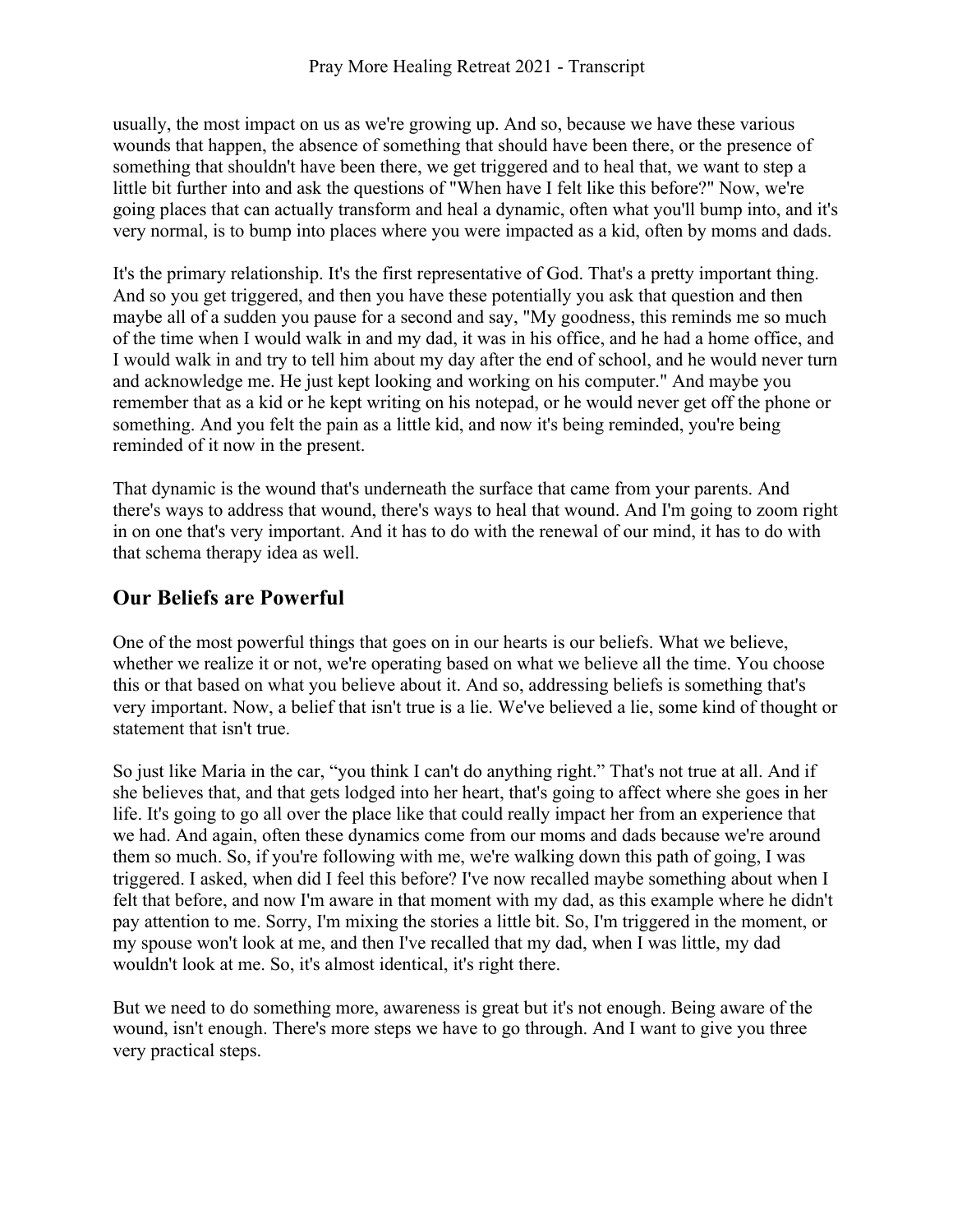#### **Three Practical Steps**

I call them the three R's. So, when we're looking to heal from wounds, especially parental wounds, there's three words that start with the letter R. The first one is repent. Now you might say repent. "I didn't do anything wrong; I was the kid. My dad wouldn't look at me," right? Maria might say, "I didn't do anything wrong, I was just being a kid, "I was just, eating my snack, not a big deal."

Right, but repentance doesn't just mean a shaming thing. Repentance literally comes from the word metanoia and that's Jesus when he said, "Repent the kingdom of heaven is at hand." He's literally saying metanoia, which is a Greek word. Meta means change, noia means your mind or your thoughts. So, what repentance actually means is to change your mind, change your thoughts about something, change the way you see life, change the prescription. Consciously just go in. And so, for that person it might be, I believe that I'm not good enough that's why nobody looks at me. Is it actually true that I'm not good enough? Well, I'm going to repent from that thought. I'm going to turn away from that thought because Jesus says that's not the truth. And so, the first R is repentance a turning away, a changing our mind, metanoia about the beliefs that are present in those wounds very important. And you actually have to choose to do it. That's what it means to be human, will is involved.

Number two, the second R is renounce. And what renounced means is we're acknowledging the spiritual realm. When a lie comes into us, there are dynamics that are there, and the enemy likes it. Like did you know that temptation is basically the devil and his minions, the demonic, putting a thought in your mind, that's temptation. They can put thoughts in your mind. That's what happens often in the wound, they take advantage of the vulnerable situation, suggest thoughts that seem true but it's actually a temptation to believe something that isn't true and we agree with a lie. And then it changes the perception.

The renouncing part is acknowledging that we've agreed with something that isn't true, and so we say, "No, I don't want to agree with that anymore." And we literally do that. We literally pray "in the name of Jesus, in the name of Jesus I renounce the lie that I'm not good enough," to use that example.

And then the third R is receive. In other words, the repent and renounce have almost tried to clear out a bit of those dynamics to where now we're in a space hopefully where we can receive the love of God. And ideally, it's a space where we're just there to be loved, not to perform, not to do something right, but just to be loved, authentic love is where healing comes from.

The problem is that we're often closed to love because of the beliefs that we've had, and the ways that we've reacted to the wounds that we've suffered. God is always speaking; He wants to communicate to you. He wants to tell you His love for you and his care for you. It can be hard to hear because there's other voices in the way, voices like lies from the wounds, and healing these wounds are so important because God wants to be our Father.

And so our moms and our dads, as the church says, give us an image of God, and God wants to redeem that so our relationship with him can thrive and grow. And so, addressing the wounds,